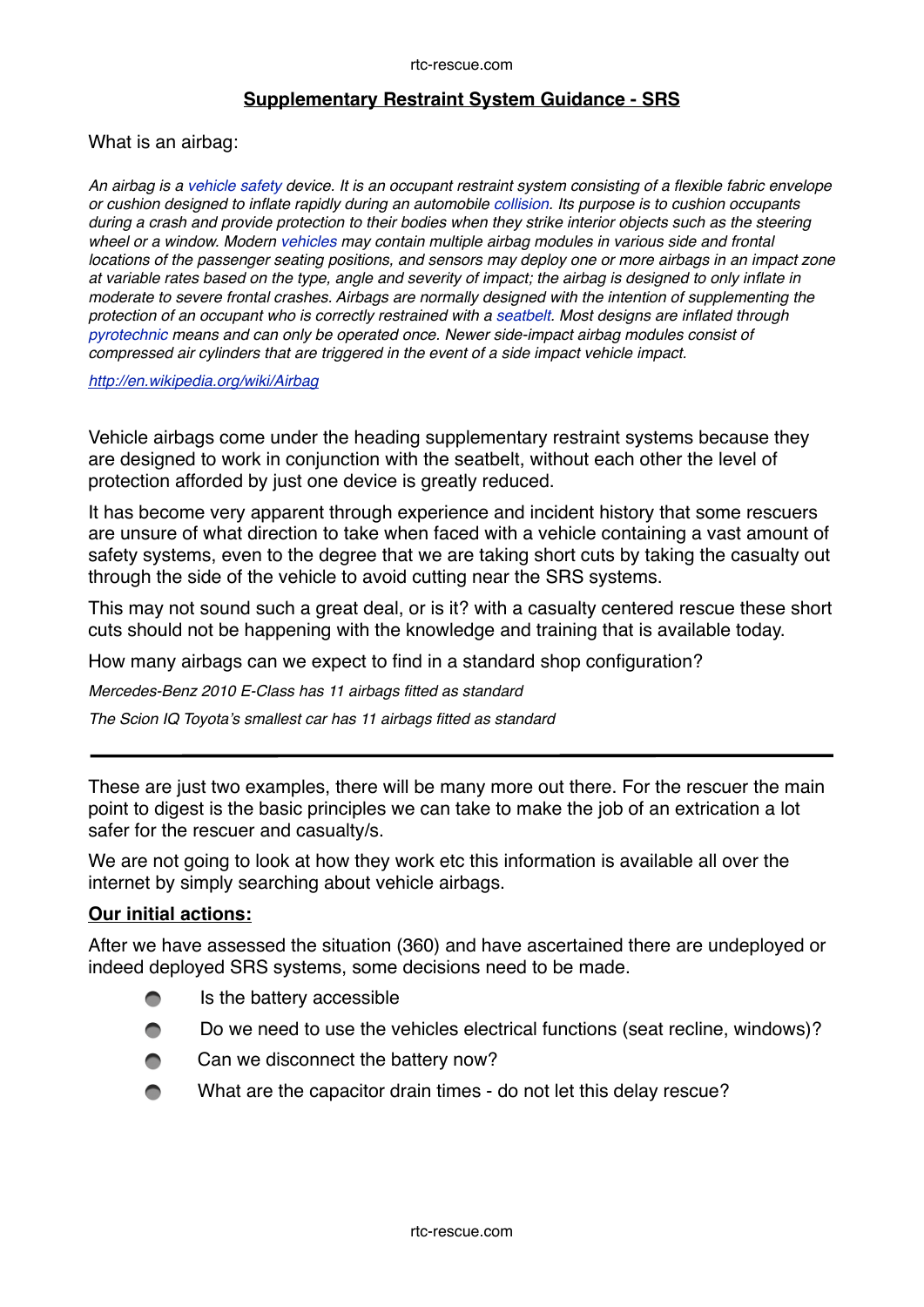#### rtc-rescue.com

#### Lets have a look at some solutions, these are not definitive, just a guide.

## $\bigcirc$  **is the battery accessible?**

If the battery is accessible we will need to decide when to disconnect it, this can only be made by the experience and knowledge of the OIC (officer in charge) or indeed with the help of his crew who may have a better knowledge.

#### **Do we need to use the vehicle electrical systems?**

This will be answered by the above, if we have access to the battery we will at some stage need to think about its disconnection, firstly is there a need to utilise the vehicles systems, such as winding down the windows, reclining a seat at the latter stage or assisting with removing a convertible roof and so on.

If we do disconnect the battery it may need to be done in such a way that it can be reconnected later on in the rescue to recline a seat or similar. So think twice before cutting the cable! With all this going on the decision may be made to leave the battery live during the rescue and put into place alternative safety measures. These will be covered later on.

#### **Can we disconnect the battery now?**

Yes the battery can be disconnected as soon as possible as long as the above has been thought about thoroughly, with a good scene assessment and plan of action confirmed. Do not make the mistake of needing the vehicles systems at a later stage and find you have no power, past examples are, electric seat recliner located 1 hour into the incident, battery in the boot disconnected only to find its needed and the boot mechanism works of the vehicles power, these two examples are not the end but created unnecessary tasks which increased the rescue time, these could both have been avoided.

## **What are the capacitor drain times?**

These can vary greatly from a few seconds to 1 hour, this information can be found on ERG's or electronic systems such as Moditech's CRS software. Some vehicles can also have super capacitors which hold a lot of residual power and take a while to drain, there are also modifications that people make such as adding extra capacitors and systems to power high end stereo systems and other luxuries.

Do we wait for these systems to drain? No! We must make sure we do not let these issues delay rescue times, casualties can not afford this extra time, with the correct safety measures put in place this should not be an issue that needs rescuers to hold back. This may sound like a caution-less statement but through sound research we can avoid these issues with a better understanding of what we are dealing with.

## **To conclude this first part:**

The rescue must happen and tasks need to be completed with a systematic approach. There is no need to delay rescue times due to SRS concerns. The following information will hopefully give you a better understanding of what can be done.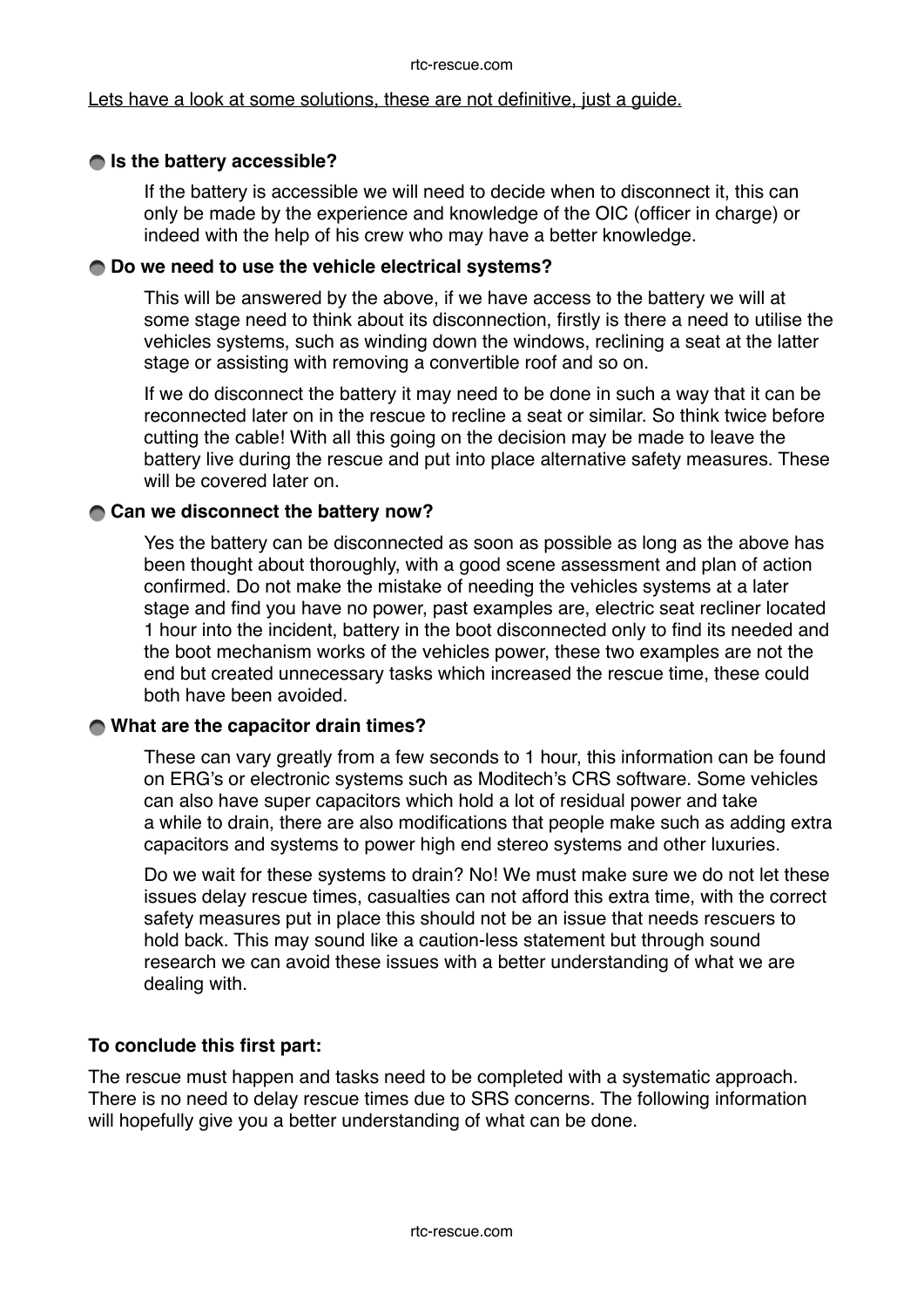# **Frontal Airbags:**



Frontal airbags come in many different sizes and shapes, these are ever changing due to new technology and vehicle crash testing, however for the rescuer this poses a headache or does it?

Once the frontal airbags have deployed are they safe? There are multi stage smart bags in many new vehicles which will deploy one or more charges depending on the persons seat position, size and weight, in older vehicles there is the risk of a second deployment if both didn't actuate the first time. In newer vehicles this has been developed so that even if both stages are not needed it will still burn off the inflation charges to prevent a second actuation. Good for us, however how will we know if this has happened or what device this vehicle has. CRS software is a good start, but we don't all have it. What if we get the make/model of car wrong?

To plan for this we should still fit a safety device if we carry them, a minimal control

measure, these have been known to fail due to steering wheels now being softer in design to prevent further injury. Vehicle manufacturers do not even recommend them because SRS devices are not designed to be restrained. A contradiction from the point of this article. However if we have them it is still a control measure that should be used.

 $(a)$  $(b)$ 

If they are used, everyone must still maintain the safety distances recommended

for SRS systems, so that should one of these devices fail we are not in the deployment area and avoid serious injury.

Deployment safety distances for frontal airbags should be a minimum of 10" drivers side and 20" for the passenger side, the more distance the better, frontal airbags are getting bigger and so will the deployment zones.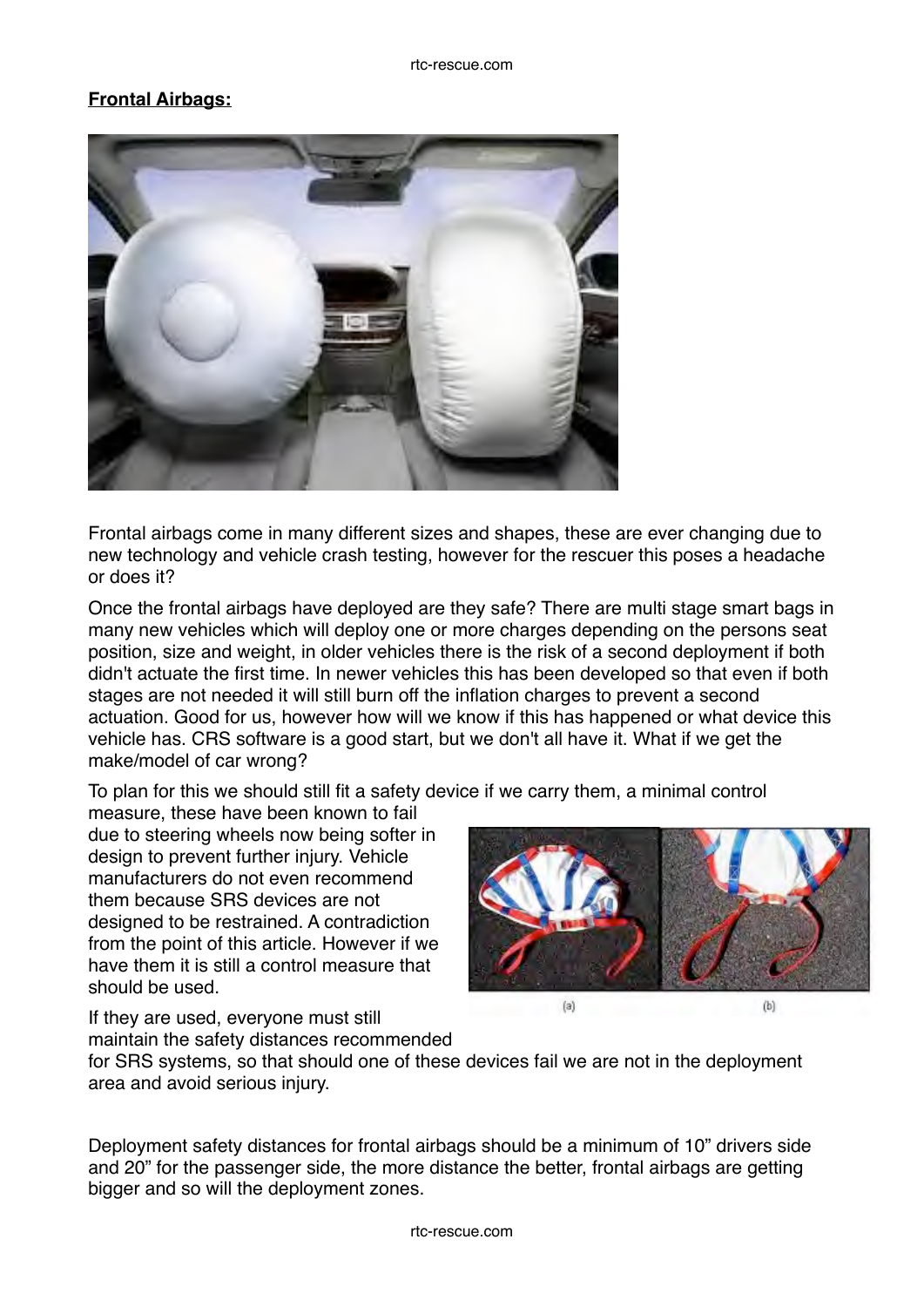#### rtc-rescue.com

If the casualty is able and the medics are happy, move the casualties seat further away from the deployment path, if there is an entrapment and this is not do-able we need to put into place control measures befitting the situation, a casualty centered rescue still needs to happen.

Turning the ignition off is the first action, this will shut down SRS systems, next we can manage the battery, if we can not do this, make sure everyone is aware that they are working with live systems, steering wheel protection must also be fitted, these become the initial minimum control measures. Do not use tools between the casualty and un-deployed airbags.

The majority of PAD's (Post accident deployments) are caused from cutting spreading and ramming too close to SRS actuators, so the highest level of control, awareness and communication needs to be when these actions are being carried out.

## **What can set off PAD:**

- **Cutting through an airbag actuator**
- **Static electricity**
- **Short circuit**
- **Hitting an SRS controller**
- Potential for system back-feed
- **■** Submersion in water for the electrics

The list above has been researched and there has been reports from around the globe of these actions causing PAD's following a vehicle crash.

# **Side Systems:**



Side airbags will in most cases only deploy from side impacts, however with new vehicles and SMART systems analyzing the crash data it may now be found that these systems may also actuate in a frontal collision, don't forget there may be other forces such as rotational force from rebounds etc.

These airbags will only deploy once, after that they are safe, they do however deploy a lot faster that frontal systems due to the closeness to the vehicle body and the person in the vehicle.

They are usually deployed from a cylinder in one of the side posts or in some cases areas of the roof, so we must always peel and reveal all areas we are going to cut, spread or ram.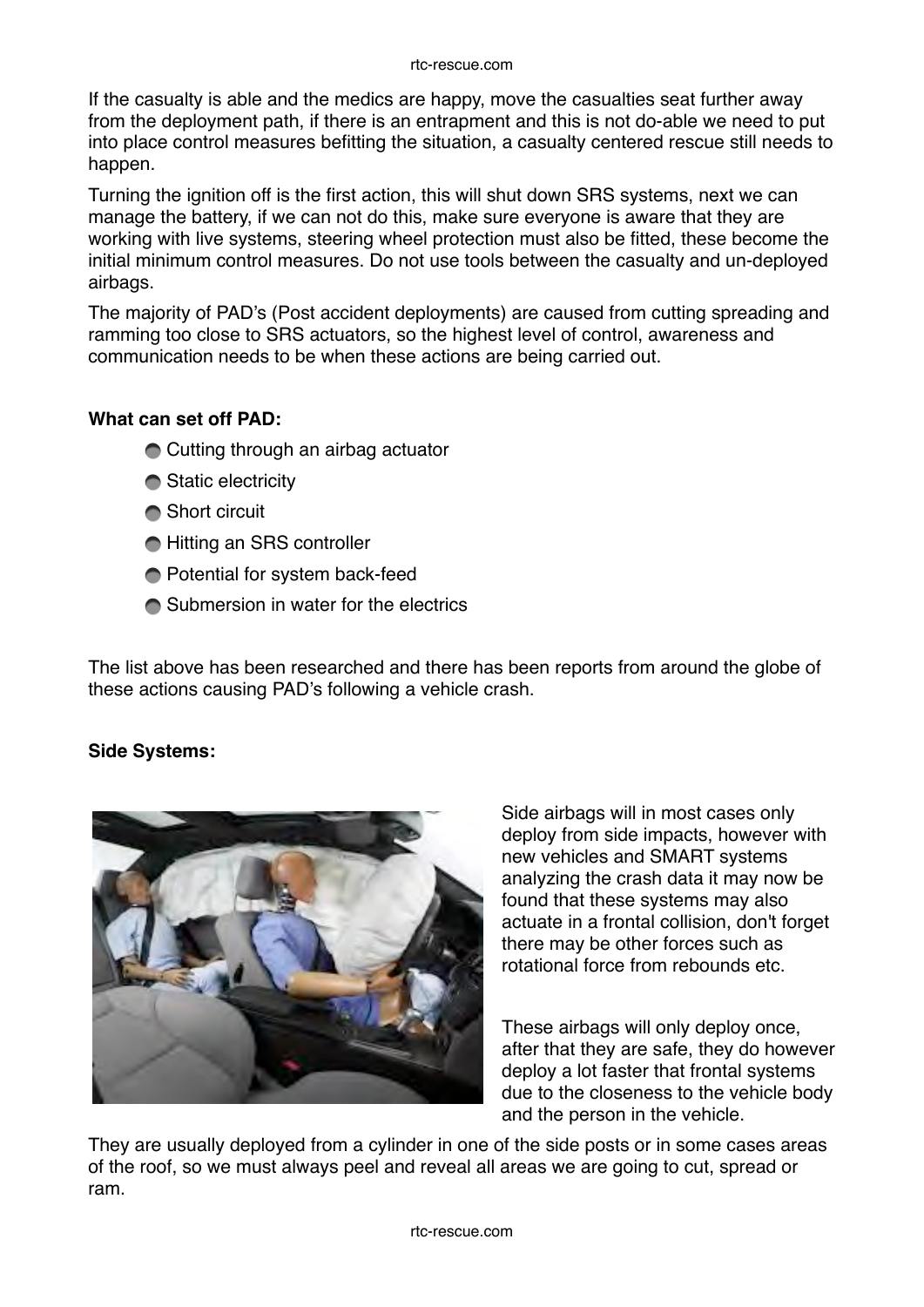These can deploy to a depth of 12-18" depending on the type fitted, usually in a downward direction.

With side airbags, once they have deployed there is no further risk from cutting through the deployed cylinder, you must however make sure that it is the cylinder that has activated, some vehicles will have two cylinders in different locations for twin side SIPS airbags, it is best said not to get in the habit of cutting through these cylinders even if they have deployed to avoid any problems in the heat of the moment, cutting through the wrong one.

**A simple guide to pealing and revealing**; if a rapid extrication is needed it is permissible to either miss this all together and use other control measures such as safety distances, a call that only the OIC can make in liaison with the medics.

The other option when time is limited is only expose one side of the vehicle to save time, the only risk with this is that vehicles that have been customized, in other words had additional SRS systems fitted may not mirror the other side, ERG's and other software will not show the optional extras that can be fitted for extra safety. So some SRS devices may be missed, the situation will have to dictate what you do, **but some control measures must be put into place.** In an ideal situation all areas that cutting, spreading and ramming is going to take place need to be inspected, not just for SRS devices but also to avoid additional strengthening in the area we want to relocate.



## **Pelvic and Torso/chest Airbags:**



This type of airbag is also a one time activation, once deployed they are safe to work around, these can either be deployed form the B-post, seat or fitted into the door, so a thorough scan for these airbags needs to be carried out.

If working on a seat we need to expose the inner seat to see exactly where the airbag unit is, a very simple task. With these airbags we need to maintain safety distances of around 6" cushion depth (the distance it will come out from the door, post or seat) and 12-18" in a upward direction. Some types will also deploy as an "L" shape to give protection to the torso/chest and pelvis at the same time so we need to be aware of deployment paths forward of the seat-back.

If the wires which in most cases are **yellow** can be revealed, they can be cut with insulated wire cutters to prevent a short circuit from setting off the airbag, the ends then need to be secured to prevent them coming in-touch with each other or any metal parts of the vehicle.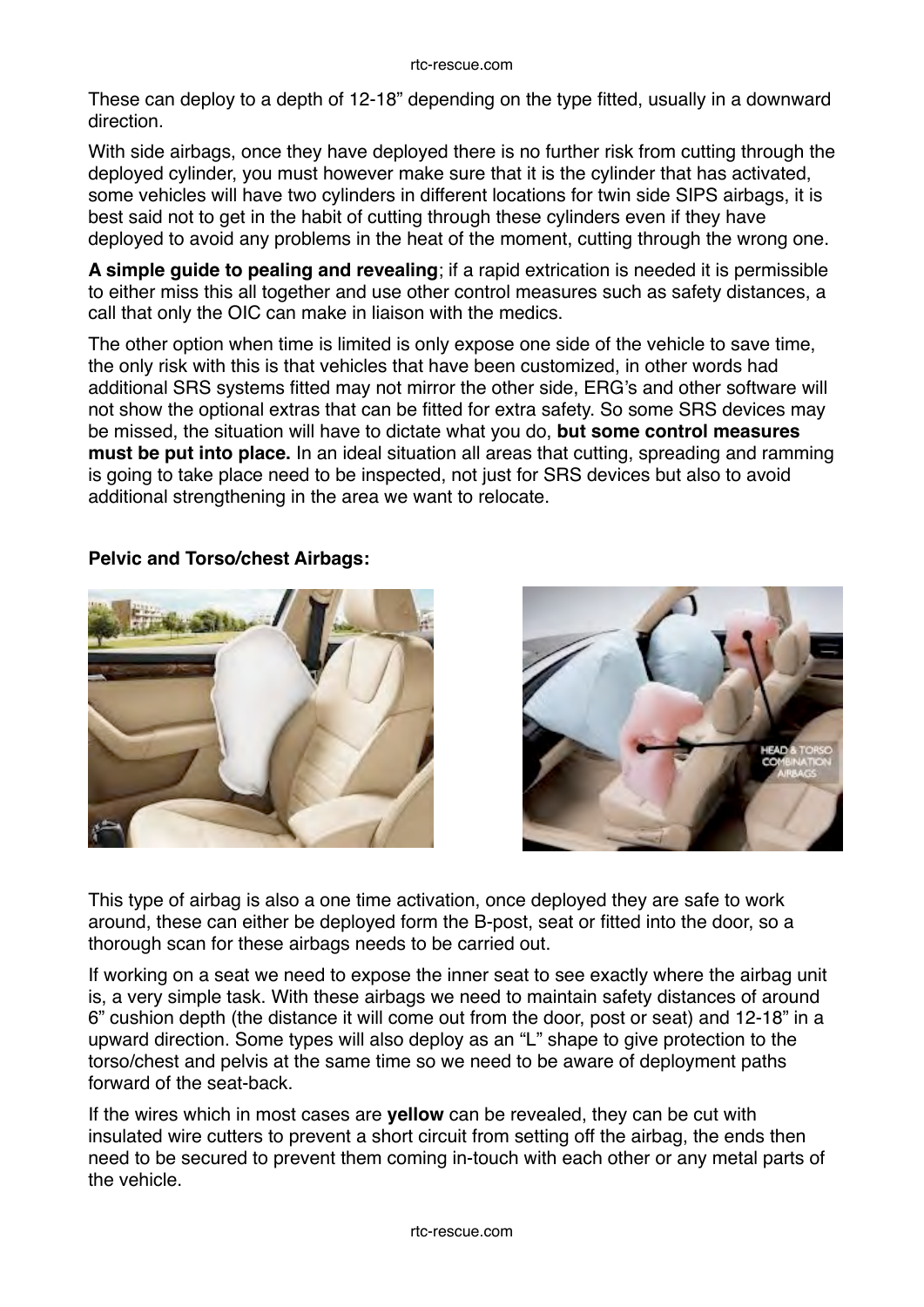SRS wiring is Yellow in most cases, sometimes covered in a black sheath with a bunch of other wires. Cutting this bunch with hydraulics is common practice, but runs the risk of causing a short through static build up and such, ideally we should be using insulated wire cutters, this risk is very low, with a well drilled rescue team these wires should be cut in preparation prior to cutting with hydraulics.

Where the battery cannot be disconnected, rescuers are going to have to work alongside live systems. As the motor industry as a whole has failed to address the issue of 'Rescue with compromised or live systems', rescuers have to make their own judgement calls and initiate suitable option measures – These measures include:-

Precautionary measures:

**Avoidance** – Instructions (DO NOT cut or crush or place hard protection between bag deployment path and the casualty).

**Warnings** – Safety calls (Stand clear SRS/SIPS/IC or HPS and ROPS deployment paths). Maintain the 150, 250 and 500mm (6,10 and 20") rule.

**Protection** – Dust masks and hard protection

**Disconnection** – SIPS connector plug and module disconnection

**Isolate/Cut**– Use wire cutters to cut SRS wiring and a strategic safety cut to isolate pyrotechnic lines.

**Safety cuts** - Cuts to air curtains and HP bolsters

**Extrication options** – Various evolution strategies to reduce possible hazardous outcomes.

*(Resqmed-pry before you cut-PDF)*

#### **Middle seat Airbag:**



Middle seat airbags are now present in vehicles, these prevent the passengers from colliding with each other in side impacts or impacts with severe rotational forces. Once deployed they are then safe and will not deploy again. The main concern here is to make sure we have assessed the seats before we do any cutting work on them, this includes the rear passenger seats as they are now being fitted in the middle of the rear seats on some vehicles. If possible expose the wiring and disconnect/cut in a controlled way.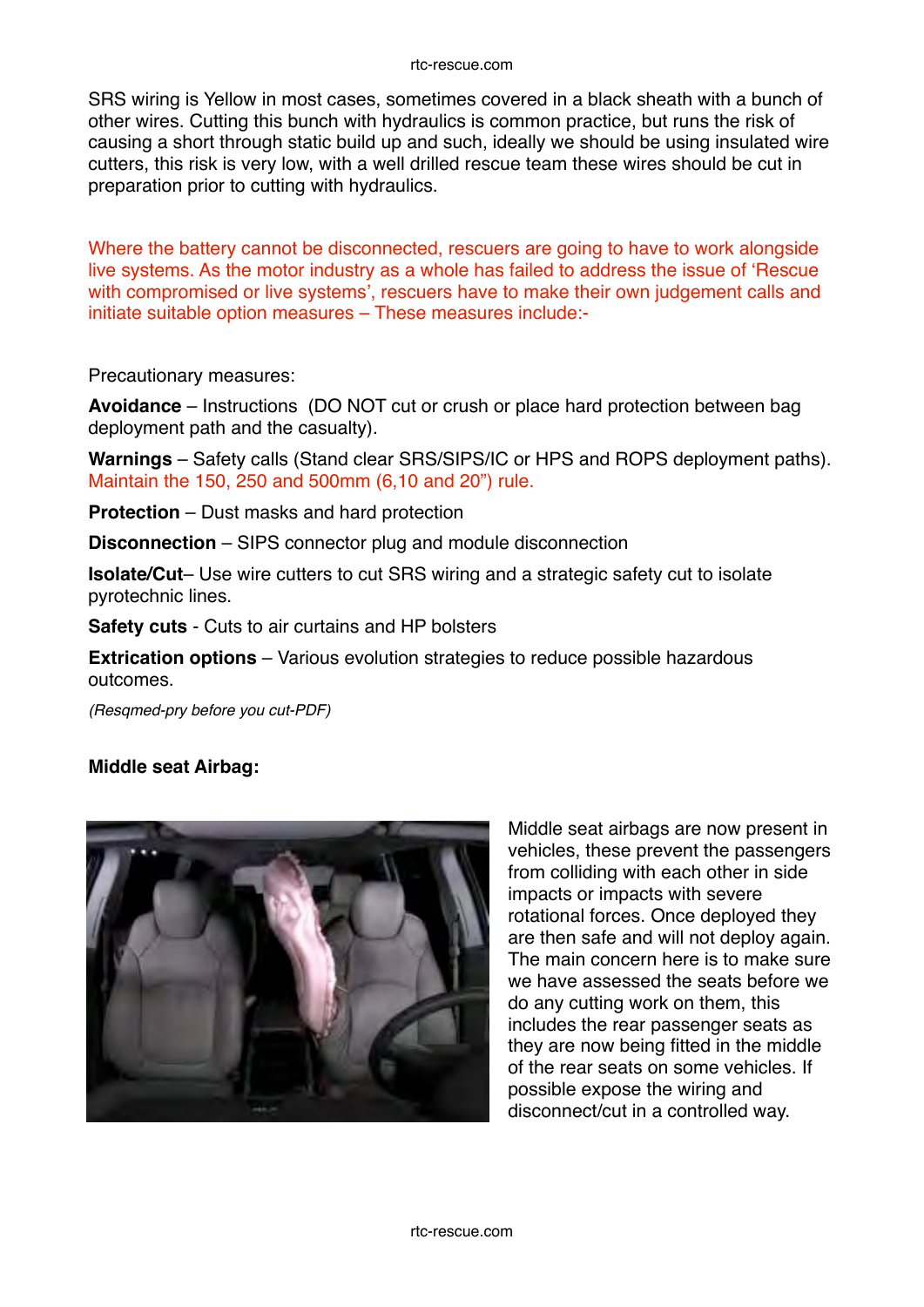# **Knee Airbags:**



Yet another area we now find airbags. Again these only deploy once, usually using seat sensors, which sense if the seat is occupied and deploying the airbag thats needed. These may cause issues when carrying out dash relocations, so again we must make a thorough assessment to see what is present and put into place some control measures. Such as seat relocation, verbal warnings etc With lower limb entrapment and frontal impact there will be a high chance that this airbag will have activated, the only time it will be a problem is

when dash work is needed and it hasn't deployed due to the parameters of the sensors with a casualty in the deployment path.

## **Under seat Airbags:**





These are designed to prevent submarining of the knees under the dash by lifting the front of the seat. These are either under the seat as seen here or build into the lower seat frame. We need to be aware of these if we are relocating the seat or cutting/ramming in these areas.

Also seen here is the foot airbags which are in the pedal area to prevent the feet from submarining under the pedals, this again is only an issue if we have to work in that area, also with dash relocations. In most cases these airbags will have activated, if we find they haven't we need to put into place some kind of control measures as already discussed.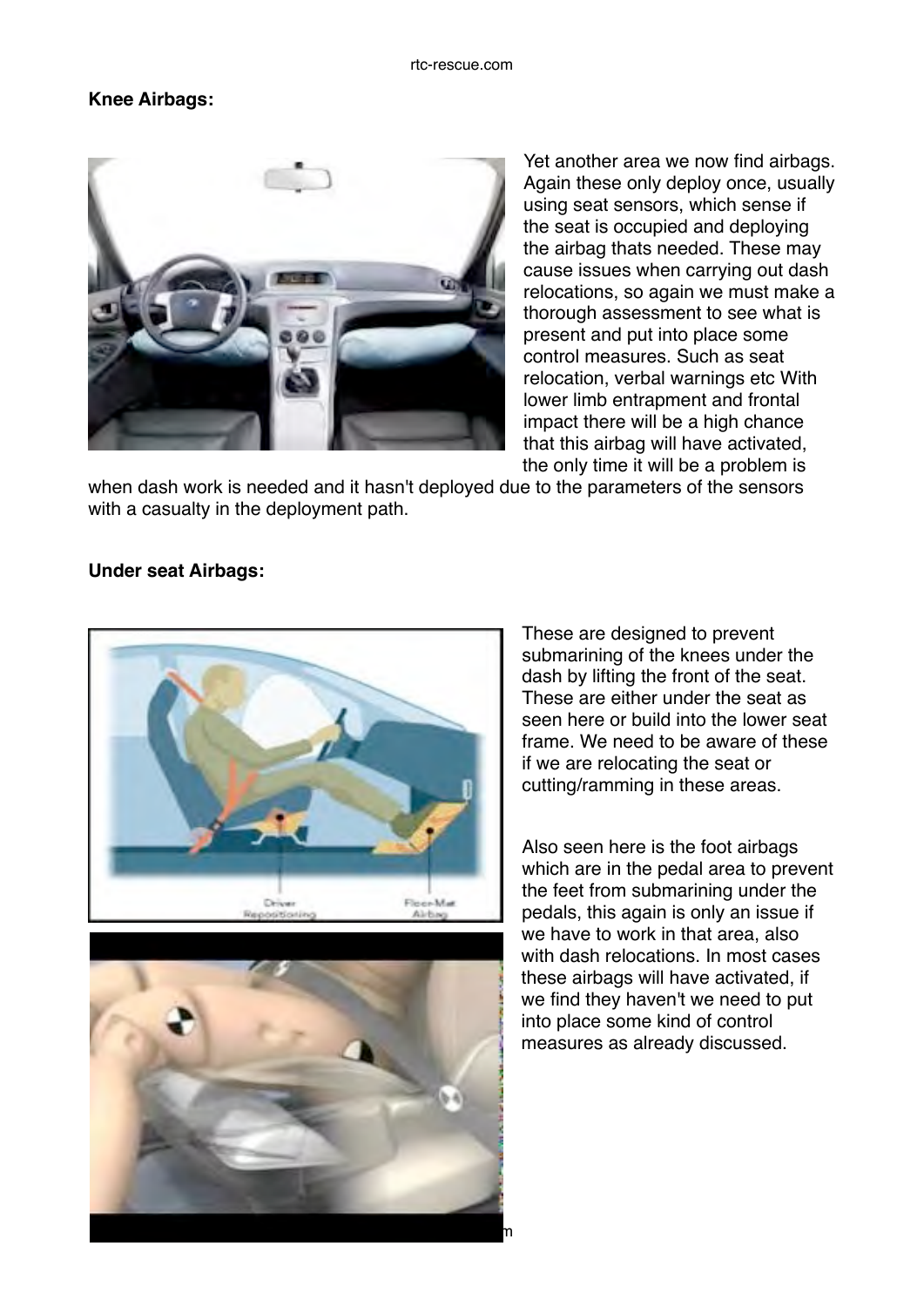## **Rear mounted airbags:**



These are found on the Scion IQ as the vehicle is very short and the occupants are very close to the rear window, this airbag works to prevent injury from rear impacts. Normal control measures can be used here, we must as always carry out a thorough scan of the vehicle and expose areas we are working.

# **Roof mounted airbag:**



Dubbed the "bag in roof" airbag system, it works by deploying a single airbag large enough to protect both the driver and front seat passenger. Advantages of the roof mounted design over more conventional dash-mounted designs include both space savings and lower production costs for dashboards. TRW's Dirk Schulz, engineering director for their Inflatable Restraint Systems division, explained their reasoning behind the new design by saying, "Occupant safety systems are becoming increasingly versatile. With the increasing focus on reducing road fatalities, we need to develop new ways to enhance the protection of occupants – one area of focus is the redesign and configuration in airbags.

The main issues here will be if it hasn't deployed due to frontal collision, in cases where the vehicle has had a slight under-ride this may be enough to prevent the bag from deploying as it can be just

outside the sensors deployment configuration. We must put into place control measures such as safety cuts in the bag to prevent full inflation should it deploy through extrication evolutions.

Nearly all airbags are designed to automatically deploy in the event of a vehicle fire when temperatures reach 150–200 °C (300–400 °F). This safety feature, often termed auto-ignition, helps to ensure that such temperatures do not cause an explosion of the entire airbag module.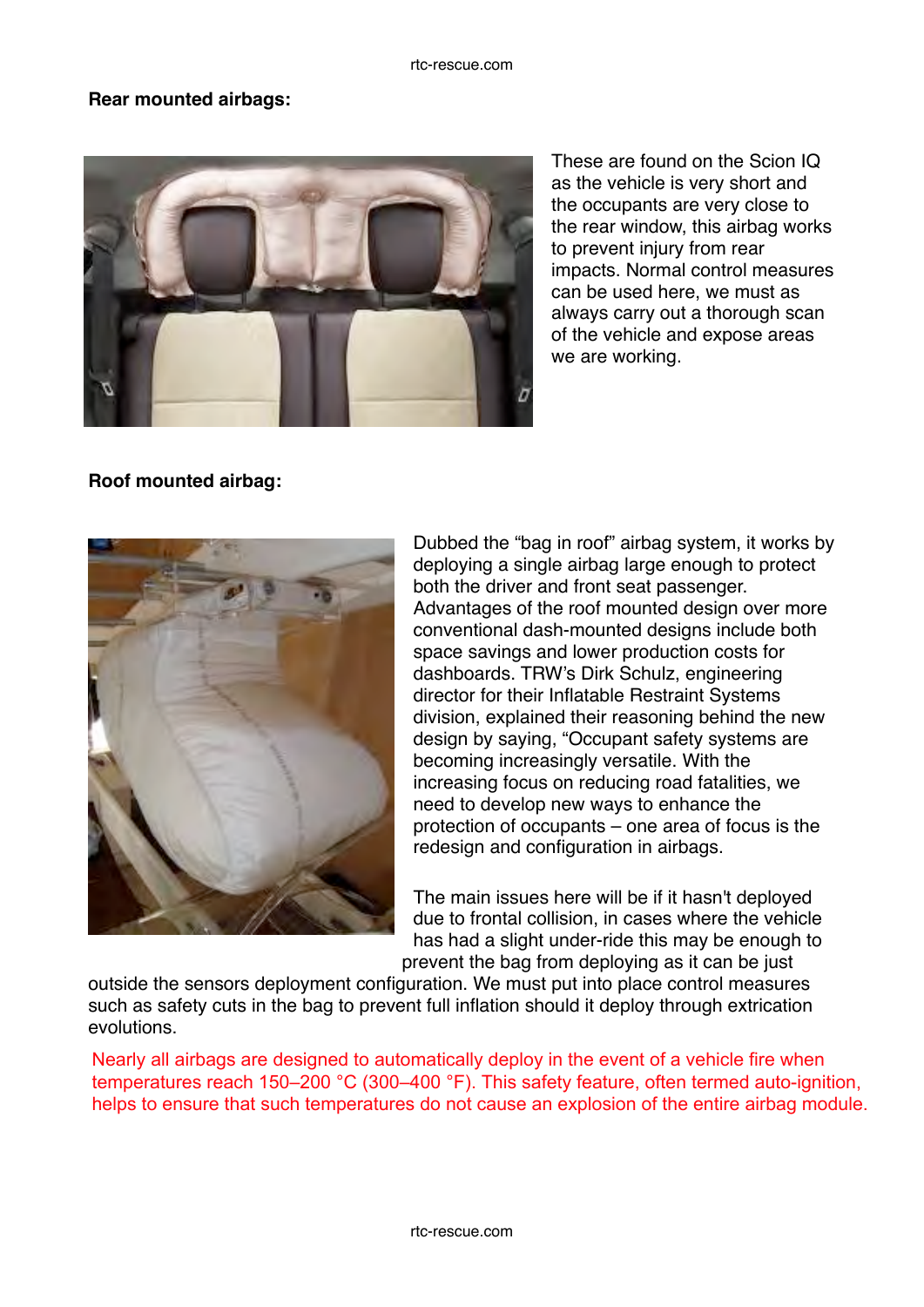## **Safety Cuts:**



Safety cuts can be carried out as a control measure for side airbag curtain/tube systems when time permits. All that needs to be done is expose the rolled up bag in the side header rail and put a controlled cut through the bag, its paramount we cut the bag only not too close to the activation cylinder. One easy method is to cut through it with hydraulic cutters. Once we have made a safety cut as seen above this will prevent the airbag from inflating should an accidental activation occur during rescue. This is a recognized method, not always carried out due to lack of understanding and confidence in its use.

## **Bonet Airbag:**



This type of protection developed by Volvo isn't far from hitting the roads. At this time we need to be aware of its presence especially during a vehicle fire as a projectile hazard, or during forced battery access.

rtc-rescue.com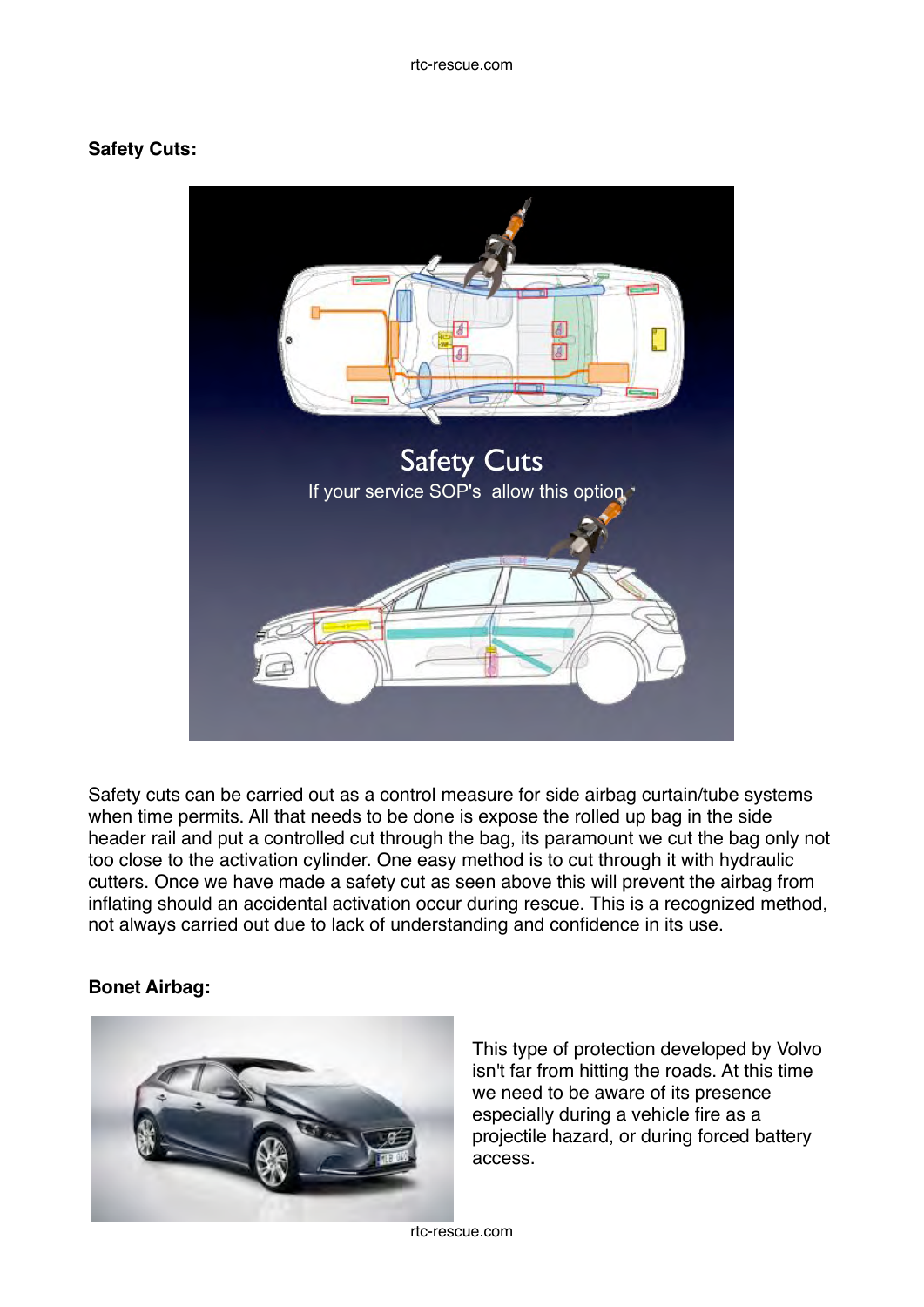#### rtc-rescue.com

# **Safety distances:**



\*Due to the ongoing developments in airbag size and shape, the distances - 5, 10, 15, 20 are no longer a reliable guide, use them for reference if needed. These have been replaced with the control of "AVOID DEPLOYMENT PATHS"\*

#### **Summary:**

Airbags have been around for many years and will continue to be present until the end of my time.

There are many mixed feelings around the safety of the rescuer in regard to airbag deployment, some say it's not an issue because its never happened in their Fire Service. Some say they are very dangerous and take every measure to avoid them. So what is the answer; well through my experience, its how we decipher this information and how we perform as rescuers to achieve the ultimate goal, "a casualty centered rescue where no injuries are aggravated and no rescuers are injured" is this achievable? it should be! As rescuers we sign up to take that small risk to save a life. That said, we can, through good training and knowledge greatly reduce the risks of something going wrong.

Although there are many different views, evidence has proven that injury and fatalities have occurred from post accident deployment of airbags. No matter what we may or may not think it has happened and will continue to happen, even if it is a very small percentage of incidents. **We do not want to be the next statistic**.

## **Safety procedures performed can quickly reduce the risk:**

 $\bigcirc$  Switch off the ignition and remove the key

● Isolate the battery if accessible by unbolting the Negative terminal first, be aware some vehicles have more than one battery, both need to be disconnected.

- Verbal control measures warnings
- Avoid Deployment Paths
- **■** Expose and reveal
- **Safety cuts if your SOP's allow**
- Disconnect the connector plugs or cut the SRS wiring with insulated tools